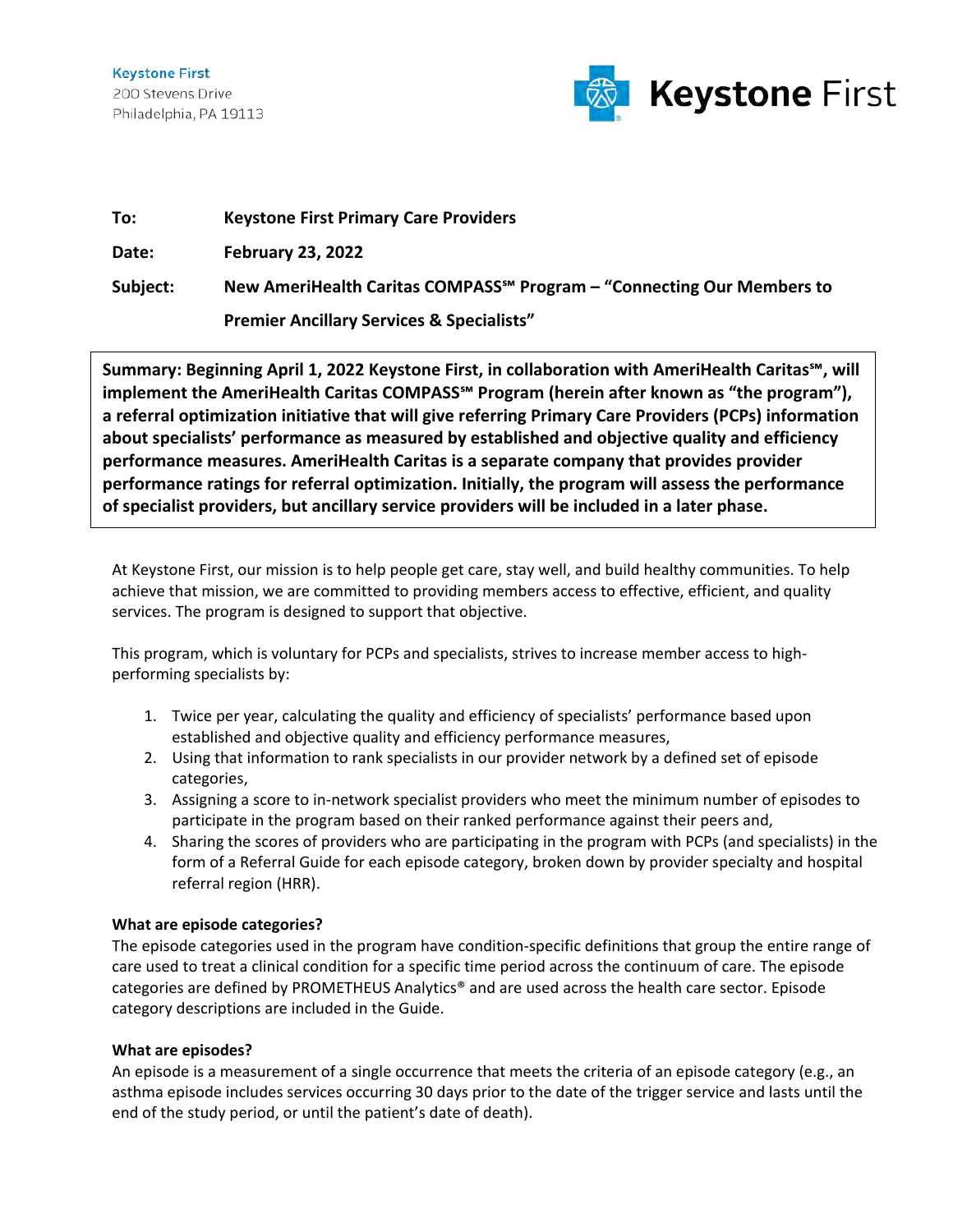

## **What episode categories are being implemented?**

The initiative will be implemented for the following episode categories:

- Allergic Rhinitis/Chronic Sinusitis
- Asthma
- Bariatric Surgery
- Colonoscopy
- Depression & Anxiety
- Diabetes
- Hepatitis C
- Hypertension
- Low Back Pain
- Newborn
- Osteoarthritis
- Pregnancy
- Substance Use Disorder
- Upper GI Endoscopy

The publication of provider scores is limited to the program participating specialists providing care that meets the criteria within the aforementioned set of episode categories for each of the bi-annual reporting periods.

#### **How are provider scores calculated?**

In-network specialty providers are scored based on their ranked performance against peers meeting the episode category criteria within a HRR. HRRs are geographic delineations that use zip code area groupings to define unique healthcare market regions. After implementation, provider scores will be updated twice annually in the Referral Guide for program participating providers.

Provider scores are calculated utilizing established and objective quality and efficiency performance measures through the following steps:

- 1. Attribute episodes to individual specialist providers based on episode category criteria. To qualify for program participation, individual specialist providers must be attributed to five or more episodes within a 1-year reporting period for chronic episode categories and a 2-year reporting period for procedural episode categories.
- 2. Calculate episode case rates.
- 3. Apply episode-specific risk adjustment.
- 4. Evaluate quality performance and efficiency performance.
- 5. Rank provider performance against like peers within the specialist's HRR.
- 6. Calculate provider scores.
- 7. Publish scores for providers who are participating in the program.

#### **How will the Referral Guide be used?**

The Guide will be a resource for PCPs who would like to access additional information to make informed referrals for their patients. The Referral Guide will be updated twice annually and will be available to both

*AmeriHealth Caritas℠ is a separate company that provides provider performance ratings for referral optimization. NaviNet® is an independent web-based solution linking providers to Keystone First. PROMETHEUS Analytics is a registered trademark of Change Healthcare LLC and/or one of its subsidiaries.* Coverage by Vista Health Plan, an independent licensee of the Blue Cross and Blue Shield Association.